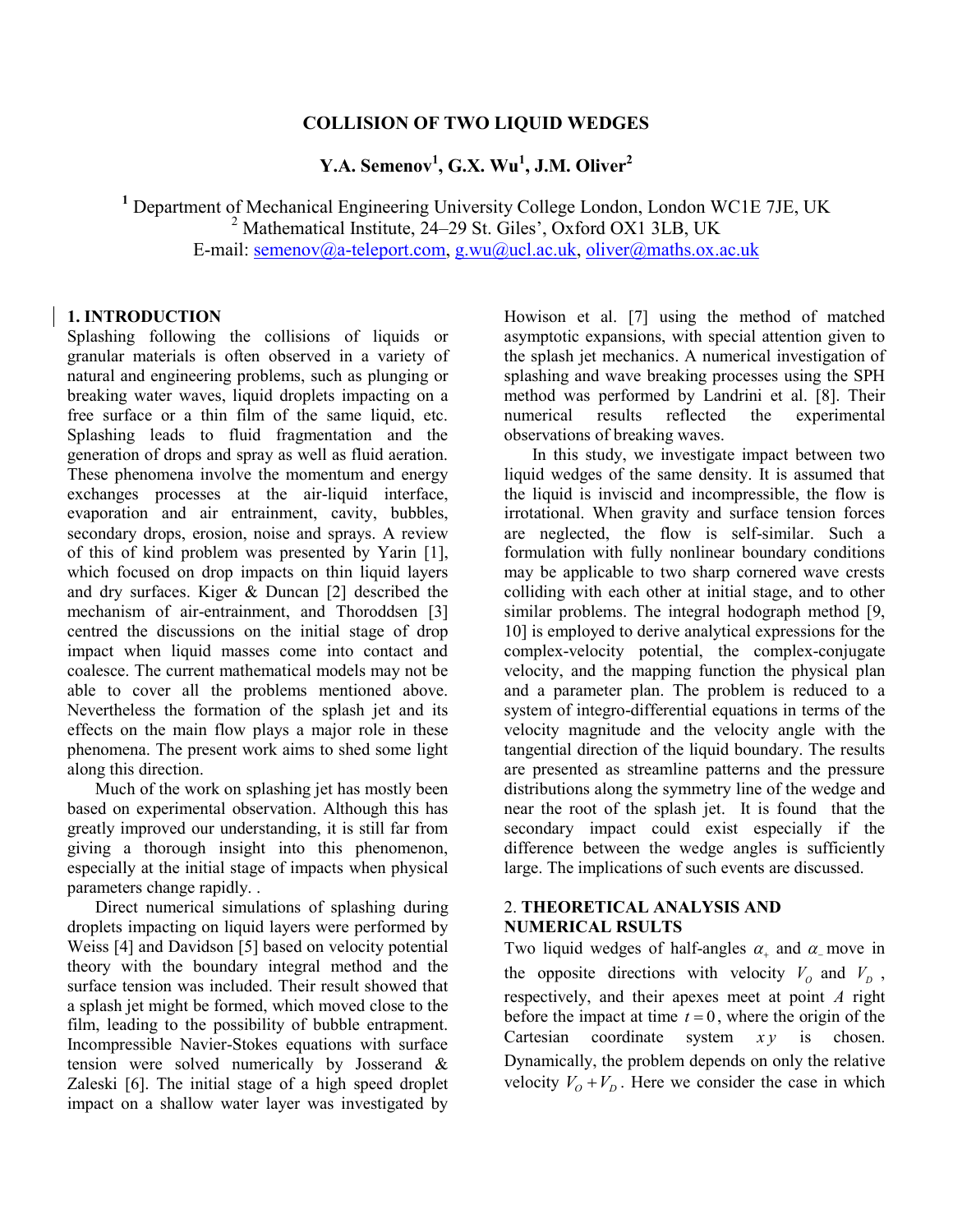we fix  $V_0$  and adjust  $V_D$  to ensure that A is the stagnation point. A sketch of the problem and the definitions of the geometric parameters are shown in figure 1*a*. The liquid wedges are assumed to be symmetric about the  $y$ -axis. For time  $t > 0$ , a splash jet with the tip at point *C* appears, which is assumed to have evolved form A.



Figure 1. Sketch of the collision of two liquid wedges: (*a*) the stationary plane; (*b*) the parameter plane.

For a constant impact velocity of each liquid wedge, the time-dependent problem in the physical plane can be written in the stationary plane in terms of the self-similar variables  $x = X/(V_0 t)$ ,  $y = Y/(V_0 t)$ . The complex velocity potential The complex velocity potential  $W(Z,t) = \Phi(X,Y,t) + i \Psi(X,Y,t)$  for self-similar flows is written in the form

$$
W(Z,t) = V_0^2 \text{tw}(z). \tag{1}
$$

The problem is to determine the function  $w(z)$  which conformally maps the stationary plane *z* onto the complex-velocity potential region *w* . We choose the first quadrant of the  $\zeta$  -plane as the parameter region to derive expressions for the nondimensional complex velocity,  $dw/dz$ , and for the derivative of the complex potential,  $dw/d\zeta$ , both as functions of the variable  $\zeta$ . Once these functions are found, the velocity field and the mapping function  $z = z(\zeta)$  can be determined [9].

Conformal mapping allows us to fix three arbitrary points in the parameter region, which are *O* , *C* , and *D* as shown in figure 1*b*. In this plane, the interval of the imaginary axis ( $0 < \eta < 1, \xi = 0$ ) corresponds to the free surface *OC*, and the interval  $(1 < \eta < \infty, \xi = 0)$ corresponds to the free surface *CD* . The positive real

axis  $(0 < \xi < \infty, \eta = 0)$  corresponds to the symmetry line  $O'D'$ . The point  $\zeta = a$  is the image of the stagnation point  $A$  in the stationary plane  $z$ . The parameter *a* is unknown and is to be determined as part of the solution.

The boundary-value problems for the complexvelocity function,  $dw/dz$ , and for the derivative of the complex potential,  $dw/d\zeta$ , can be formulated in the parameter plane. Then, applying the integral formulae determining an analytical function from its modulus and argument, and from its argument on the boundary of the first quadrant [9, 10], respectively, we obtain the following expression for the complex velocity and for the derivative of the complex potential:

$$
\frac{dw}{dz} = v_0 \left(\frac{\zeta - a}{\zeta + a}\right) \exp\left[-\frac{i}{\pi} \int_0^a \frac{d \ln v}{d \eta} \ln\left(\frac{i\eta - \zeta}{i\eta + \zeta}\right) d\eta + i\frac{\pi}{2}\right], (2)
$$
  

$$
\frac{dw}{d\zeta} = K \zeta^{-1-2a_+/ \pi} \frac{\zeta^2 - a^2}{(\zeta^2 + 1)^{1-\mu/\pi}} \exp\left[\frac{1}{\pi} \int_0^a \frac{d\lambda}{d\eta} \ln(\zeta^2 + \eta^2) d\eta\right],
$$
(3)

where *K* is a real scale factor,  $v_0 = v(0) = 1$  is the nondimensionalized magnitude of the velocity at point *O*,  $\lambda(\eta) = \theta(\eta) - \Delta_i$  is a continuous function in which  $\theta(\eta)$  is the angle between the tangential direction of the free surface and the velocity vector on the free surface, and  $\Delta_i$  are the jumps of the function  $\theta(\eta)$ caused by corners of the flow boundary in the similarity plane.

Dividing Eq. (3) by Eq. (2), we can obtain the derivative of the mapping function

$$
\frac{dz}{d\zeta} = \frac{dw}{d\zeta} / \frac{dw}{dz} \tag{4}
$$

whose integration along the imaginary axis in the parameter region provides the free boundaries *OC* and *CD* in the  $z$ -plane.

The parameters *a* and *K* are determined from the following physical consideration that the tip of the splash jet, point  $C$ , is evolved from point  $A$  at which the origin of the coordinate system  $(Z=0)$  is chosen. Denoting the coordinate of point C,  $Z = Z_c$ , the magnitude of the velocity  $V_c$  and the angle  $\beta$  with the  $x - axis$ , we can write the following equation in the similarity plane

$$
z_c = v_c e^{i\beta},\tag{5}
$$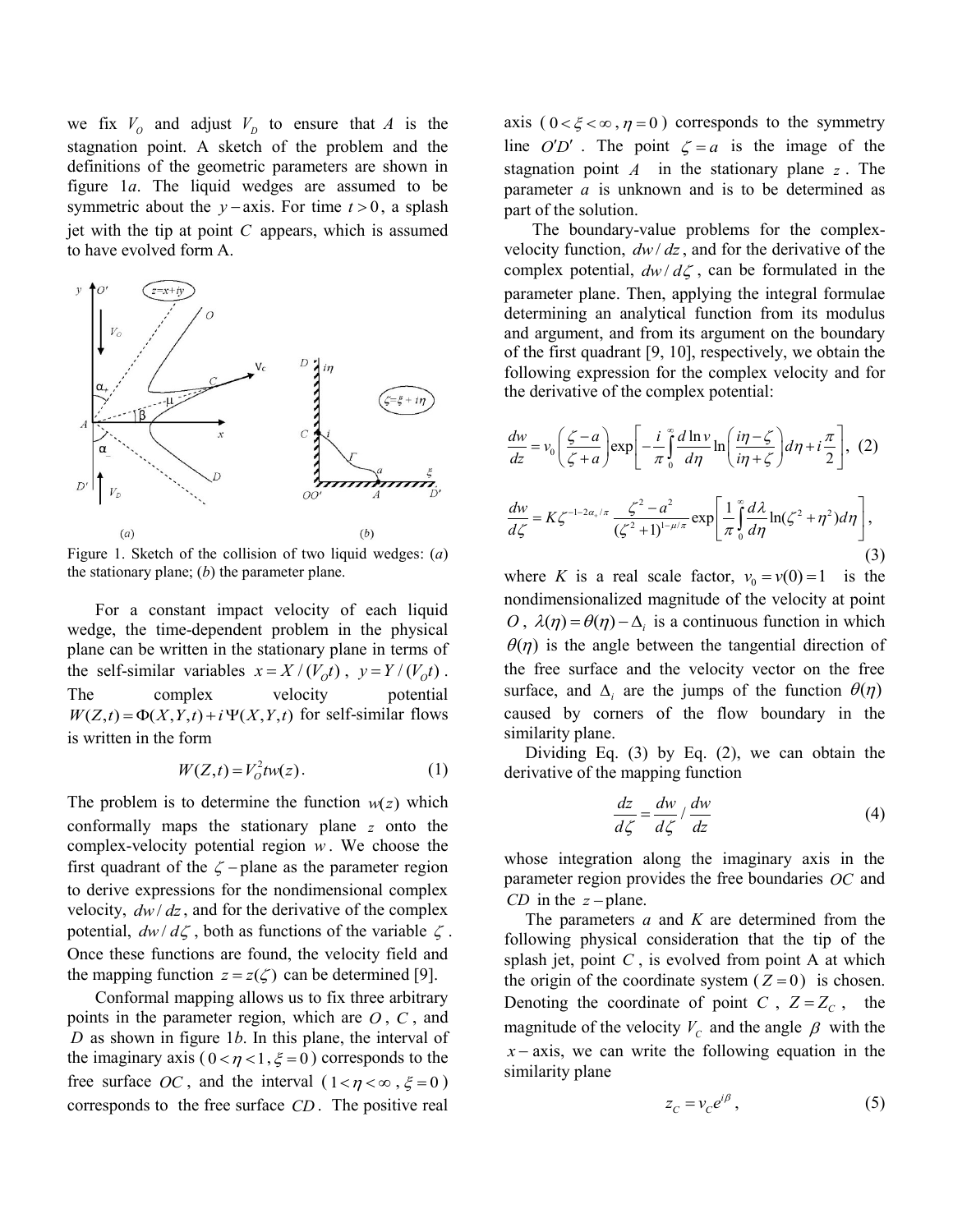where  $v_c = V_c / V_o = v(\eta)_{\eta=1}$ ,  $\beta = -\arg(dw/dz)_{\zeta=i}$ .  $z_c = Z_c / (V_o t)$  can be obtained by integration of the mapping function  $(4)$  from point A to point C along an arbitrary contour  $\Gamma$  in the parameter region shown in figure 1*b*. This equation makes it possible to determine the parameters  $K$  and  $a$ , while the functions  $v(\eta)$  and  $\lambda(\eta)$  are determined from dynamic and kinematic boundary conditions which for the selfsimilar flow take the form [9]:

$$
\frac{d\lambda}{d\eta} = \frac{v + s\cos\theta}{s\sin\theta} \frac{d\ln v}{d\eta},
$$
\n(6)

$$
\frac{1}{\tan \theta} \frac{d \ln v}{d \eta} = \frac{d}{d \eta} \left[ \arg \left( \frac{dw}{dz} \right) \right],\tag{7}
$$

where  $s = S/(V_0 t)$  and  $s = s(\eta)$  is the spatial length coordinate along the free surface in the similarity plane obtaining by integration of  $ds/d\eta = |dz/d\zeta|_{\zeta = i\eta}$  with using Eq. $(4)$ .

By choosing in the Bernoulli equation the location of the reference point at the stagnation point *A* , putting there  $S = 0$  and  $W(Z_A, t) = 0$ , and taking advantage of the self-similarity of the flow, we can determine the pressure at any point of the liquid region

$$
c_p^* = \frac{2(P - P_A)}{\rho V_O^2} = \text{Re}\left(-2w + 2z\frac{dw}{dz}\right) - \left|\frac{dw}{dz}\right|^2. \tag{8}
$$

The method of successive approximations is used for solving the system of integro-differential equations.

In figure 2, streamline patterns are shown for an upper liquid wedge of  $\alpha_+ = 10^\circ$  and different angles  $\alpha_$ of the lower liquid wedge. Here, the pressure coefficient along the line of symmetry  $x = 0$  and the "zero" streamline passing through point *A* are also shown by dashed and dot-dashed lines, respectively. For the case shown in figure 2*a* the symmetry of the flow about the *x* axis, is clearly seen. The obtained value of the tip angle  $\mu$  at point C shown in figure 1*a* for two identical wedges is  $\mu = 9.47^{\circ}$  which is close to the value  $\mu = 9.50^{\circ}$  obtained by Semenov & Wu [11] as the double contact angle for a liquid wedge impacting a solid wall.

The streamline patterns for an upper liquid wedge of  $\alpha_+ = 10^\circ$  colliding with a lower wedge of  $\alpha$ <sub>-</sub> = 30°, 70°, 90° respectively, are shown in figures 3*b* 

 $-$  3*d*, respectively. For the case  $\alpha = 30^{\circ}$ , it can be seen that the splash jet is directed into the half-plane of the liquid wedge of smaller angle due to the larger momentum of the liquid wedge of larger angle.



Figure 2. Streamline patterns (solid lines) and the pressure distribution along the  $y$  – axis (dashed line) and along the "zero" streamline starting at the origin (dot-dashed lines) for  $\alpha_+ = 10^\circ$  and (*a*)  $\alpha_- = 10^\circ$ , (*b*) 30°, (*c*) 70° and (d) 90°. Here,  $c_p = c_p^* - c_{p0}^*$ , where  $c_{p0}^*$  is the pressure coefficient at point O or at any point on the free surface.

The dotted lines show the free surfaces of the undisturbed wedges at the same time point. It is seen that at some distance from the origin the dotted lines coincide with the free surfaces of the impacting liquid wedges. This distance corresponds to the region affected by the impact between the wedges. The *y* coordinate of the tip of the undisturbed upper wedge is its incoming velocity which is obviously  $v_0 = -y = 1$ . Similar the  $y$  - coordinate of the tip of the lower wedge